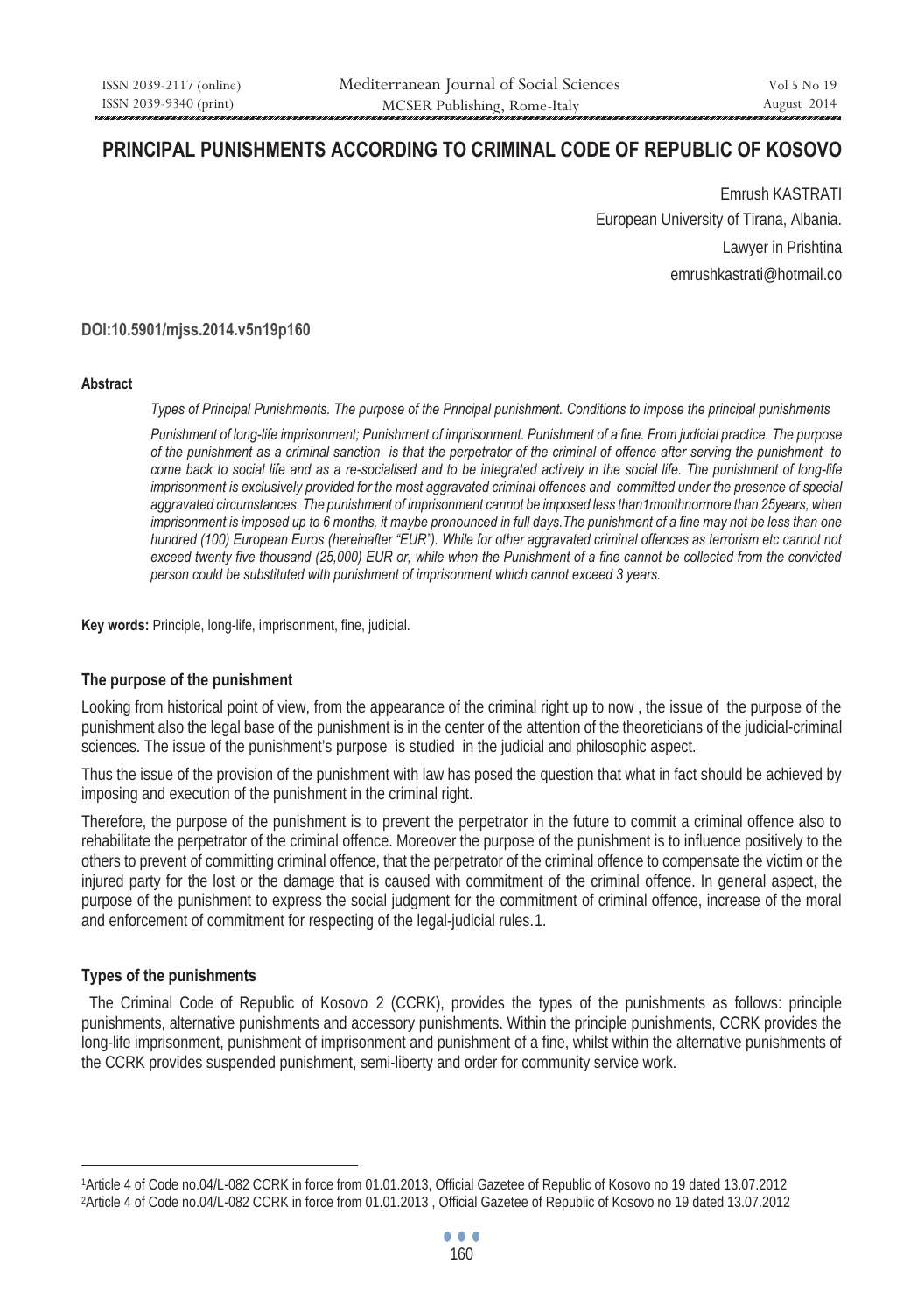#### **punishment of life long imprisonment**

Criminal legislation which were in force1, did not provide punishment of long-life imprisonment, while CCRK provides this type of punishment as a necessity of time, for the fact that some criminal offences that have been committed were quite serious and under particularly aggravating circumstances Thus CCRK now sanctions the punishment of long-life imprisonment, which is imposed for the most serious criminal offences, whilst it is about the criminal offences that have been committed were quite serious and under particularly aggravating circumstances or criminal offences that have caused serious consequences. Criminal code could not provide long-life imprisonment as the only principle punishment for particular criminal offence. According to CCRK, punishment of long-life imprisonment could not imposed to the person who during the time when the criminal offence was committed the person did not have 21 years old as well to the person who committed the criminal offence has had diminished mental capacity2.

### **Punishment of imprisonemnt**

If the legal provisions are looked at with the attention, we notice that more that 70 % of the articles for the perpetrators of the criminal offences provide punishment of imprisonment, whilst other legal provisions provide punishment of imprisonment and punishment of fine, whilst in lesser cases is provided of the criminal offences punishment of fine as the only punishment.

The punishment of imprisonment is proved mainly for the serious criminal offences and mainly the court imposes against the perpetrators who committed criminal offences under particularly aggravating circumstances and for these criminal offences where the punishment of imprisonment is provided the only punishment.

In principle the punishment of imprisonment cannot be imposed in duration less that 30 days and more than 25 years.

The punishment of imprisonment is imposed with years months or full days, in the cases when the punishment is imposed with imprisonment up to 6 months, it can be numerically in full days as well 3.

# **Punishemnt of fine**

 $\overline{a}$ 

 The CCRK except the punishment of imprisonment as principle punishment provides punishment of fine also as principal punishment also. According to CCRK the punishment of fine cannot be less than 100 € (on hundred) and cannot be higher than 25.000 € (one hundred thousand). But for some criminal offences the Procedure of Republic of Kosovo provides punishment of fine that exceeds 25.000  $\epsilon$ , therefore, for criminal offences related to terrorism, trafficking on human beings, organized crime or criminal offences committed for intention of to obtain a material benefit, the punishment of fine it may not exceed 500,000 euro. (Five hundred thousand)4. When the court imposes the punishment of fine the court provides the deadline of the payment of the punishment, while the deadline may not be shorter than 15 days and longer than 3 months, while the reasonable circumstances that mainly deal with poor economic situation of the convicted, the court may allow the payment of the punishment of fine in the form of installments while this period may not be longer than two years. In case when the convicted does not want to pay the punishment of fine, or due to aggravating economic conditions cannot pay it, than the court the punishment of fine substitutes with punishment of imprisonment, than one day imprisonment is 20 € (twenty), but the substitution of punishment of fine into punishment of imprisonment regardless the level of highness of the punishment of fine may not exceed more than 3 years 5.

Due to change of economic conditions to the damage of the convicted or if the convicted person does not want or cannot pay the fine entirely, than the court would substitute the remaining part of the fine with punishment of fine calculating one

2003/25 dated 06.07.2003 CCK into force from 06.04.2004 till 31.01.2013<br>
<sup>2</sup>Article 44 of CCRK into froce from 01.01.2013, Official Gazette of Republic of Kosovo<br>
<sup>3</sup>Article 45 of CCRK in force from01.01.2013, Official Gaz

<sup>1</sup>Criminal Law inOf Kosovo in force from 01.07.1977, Prishtine 1977 ( this law was into force till 05.04.2004) UNMIK Regulation no.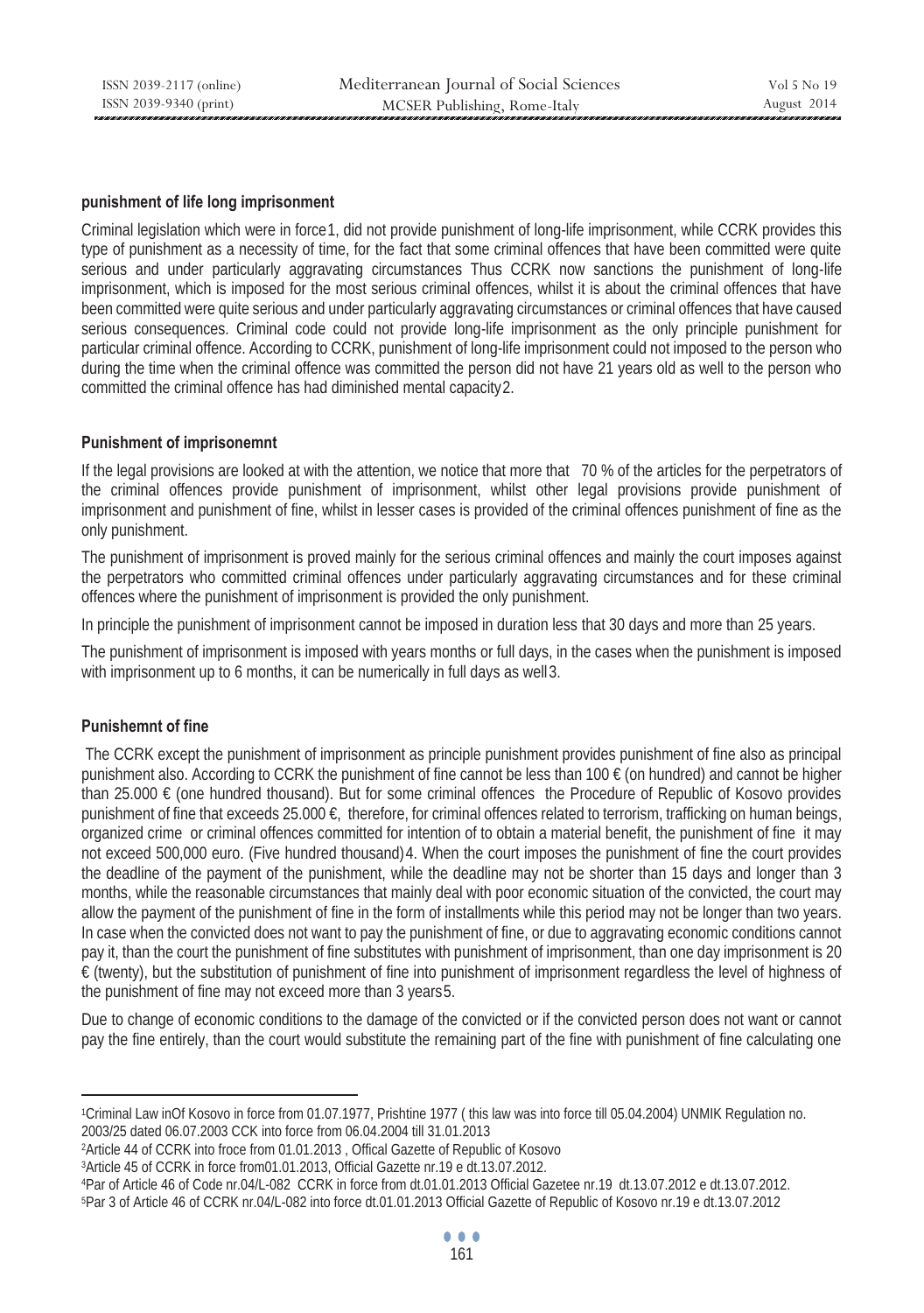| ISSN 2039-2117 (online) | Mediterranean Journal of Social Sciences | Vol 5 No 19 |
|-------------------------|------------------------------------------|-------------|
| ISSN 2039-9340 (print)  | MCSER Publishing, Rome-Italy             | August 2014 |

day imprisonment with 20  $\epsilon$ , if the execution of the substitution punishment is done, but the convicted pays the remaining part of the fine then the execution of the punishment is terminated.

As far as the manner substitution punishment of imprisonment concerns, CCRK is convenient for the convicted, thus in the case when the convicted person does not want or due to the economic conditions cannot pay the fine, in that case with the consent of the convicted person the court may instead of the provision of punishment of imprisonment to substitute the punishment of fine with an order for community service work.

The order for community service work is calculated in that manner that 8 hours of the community service work are calculated twenty 20 € fine. Regardless of the height of punishment of fine the duration of community service work may not exceed  $over 240$  hours 1

Having in mind the fact the punishment is dedicated to the particular person, so we have to deal with the individualism of the punishment, than the punishment of fine may not be executed after the death of the convicted person. Therefore, in this case we talk about with the punishment of fine that eventually after the death of the convicted person, somebody from the family attempt to pay the punishment of fine instead of the late convicted person, legally this cannot happen, in this cases the court suspend the procedure of execution.

Always with the consent of the convicted person when the punishment of imprisonment is imposed to the convicted person up to 6 months, the imposed punishment of imprisonment could be substituted with punishment of fine 2. When the court imposes the order for community service against the convicted person then orders the convicted person to does community service work without payment in a particular time from 30 to 240 working hours. The manner respectively the procedure of this type of the court order for community service work, is set up by probation service for the type of community service work that should be done by the convicted person, afterwards, is set up the particular organization for which the convicted person would do the work for community service work, decides for the days, weeks during this time community service work should be done and supervise the work of community service work. The court has the legal competence to set up time period for doing of community service work, whilst this time cannot be longer than 1 (year). but if for whatever reason after the past of specified time the convicted person did not perform the work for community service or has performed such work partially, then the court substitute the community service work and issues the order of punishment. The substitution would be ordered in such way that one day imprisonment would be ordered for 8 hours work for the community service work which was not performed.

# **Judicial practice**

 $\overline{a}$ 

The basic Court in Prishtina-Department of Serious Crime, with judgment PKR.nr.24/2013 dated 12.03.2014, five accused persons has found guilty for criminal offences, serious cases of aggravated theft robbery or of robbery from Article 256 par. 2 in conjunction to Article 23 CCK, because during the theft robbery one person died as consequence of use of weapon by the robber. Thus the court one of the accused found guilty and sentences of punishment of imprisonment in duration of 15 years and 6 months, another accused with punishment of imprisonment in duration of 13 years, two of the accused the court sentences with punishment of imprisonment of 10 years for each of them and for the last one sentences with 3 years' imprisonment.

From direct review of the case file we came to the conclusion that the court has mistakenly has executed the material right and as result has violated the law damaging two from five accused. Thus till the court has implemented just the material right against three convicted persons, mistakenly has implemented the material right against the convicted persons of 10 years imprisonment.

The fact that the court has executed mistakenly the material right against of two convicted persons of 10 years, consist in the fact that, their acts did not create the element of criminal offence of theft n nature of robbery or robbery from Article 256 par. 2 in conjunction to Article 23 of CCK and nor any other criminal offence, but the court due to lack of evidence should have waive of criminal responsibility for which they have been accused. The court in fact has found guilty two of the accused

<sup>1</sup>Par 5 of Article 46 of CCRK nr.04/L-082 into force from.01.01.2013Official Gazette of Republic of Kosovo nr.19 e dt.13.07.2012.<br>2Article 47 of CCRK into force from dt.01.01.2013 Official Gazette of Rebublic of Kosovo dt.0 of the procedures this legal possibility should ne executed but I consider that this could be by the annoncemnt of the judgement before the start of the execution of the punishment of imprisonment.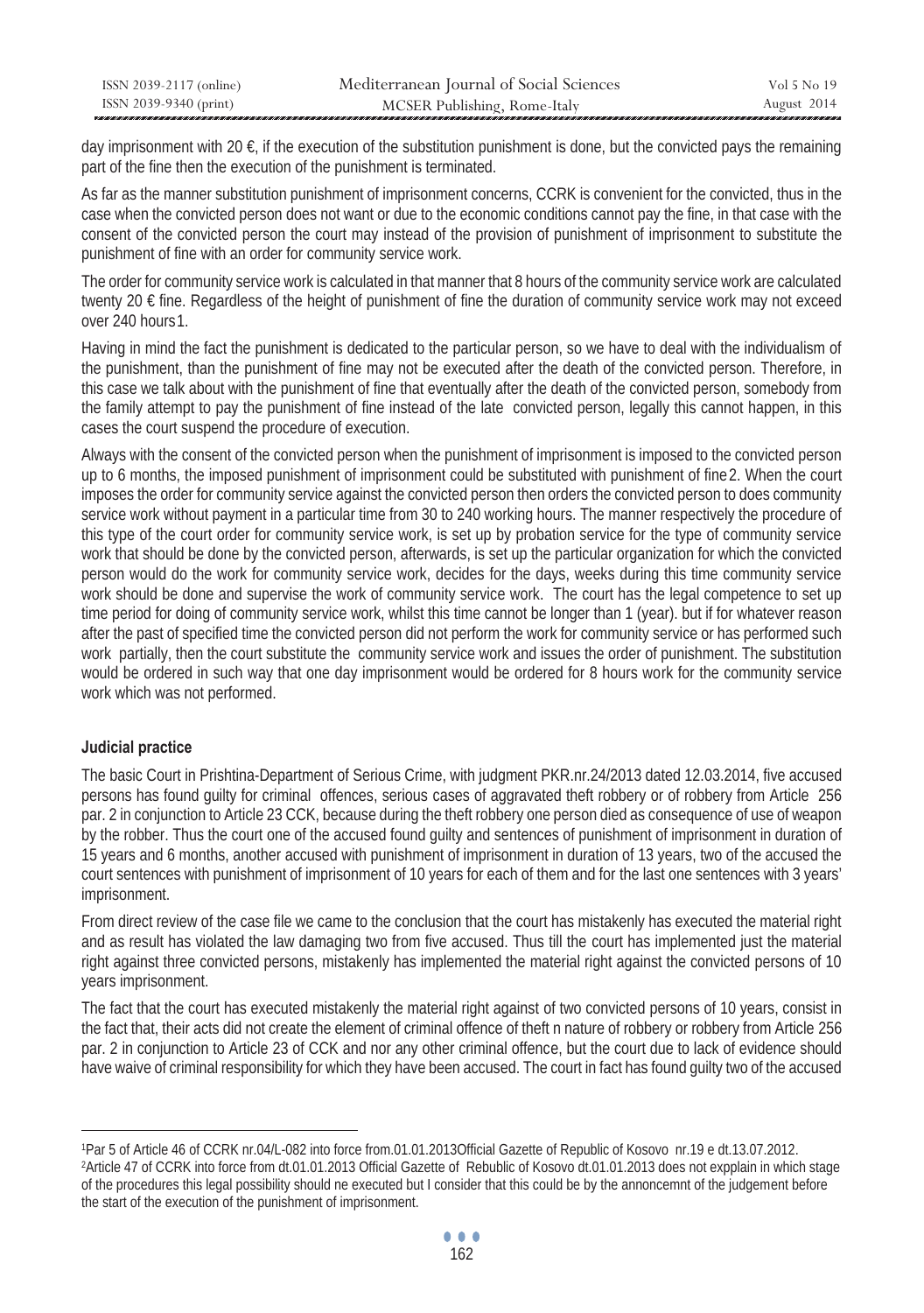| ISSN 2039-2117 (online) | Mediterranean Journal of Social Sciences | Vol 5 No 19 |
|-------------------------|------------------------------------------|-------------|
| ISSN 2039-9340 (print)  | MCSER Publishing, Rome-Italy             | August 2014 |

based on the evidence of the first accused, the court has acted in violation to article 159.par.1 par.3 of CPCK1 since here we deal with a privileged witness, so as witness he cannot be interrogated according to subpar.3 of the abovementioned Article the codefendant till the joint procedure is implemented, while in particular case there was a joint criminal procedure. As well based on the Article 157 par.2.i CPCK does not allow such a possibility to the court to find the accused guilty only based on a statement-evidence, because the paragraph 2 of Article 157 provides – cite: the court does not find guilty the accused based only in one statement. Therefore, in such circumstances while an accused person involves two more accused persons, in compliance with abovementioned Article stated by the Court should not find them guilty the two accused persons who were sentenced.

According to judgment P.nr.446/2013 dated.29.05.2014 the Basic Court in Prishtina-Branch in , the accused who was found guilty and sentenced of punishment of imprisonment in duration of 3 months, while for the criminal offence illegal usurpation of real estate from Article 332 par.1 of CCRK. Making a direct review of the case files we came into conclusion that the court due to lack of evidence should have acquitted the charges against the accused but even in this case the court mistakenly executes the material right violating the law damaging the accused. Thus in this case none of the interviewed witnesses who were same time in capacity of injured parties did not see the accused at the crime scene to have taken any action towards the usurpation with concrete columns, even the brother of the accused interviewed in the capacity of the witness has stated how he himself with labors has surrender the real estate property with concrete columns with justification that he considered it as his real estate.

# **Conclusions**

CCRK, in its law provisions, for comminting of criminal offence provides different punishmensts, with a level depending on criminal offence, therefore the court should be attentive regarding of imposing of level of punishment against the perpetrator of criminal offence

During the imposing of punishment of long life imprisonment, the court this type of punishment should impose only in sepcial serious cases based on all factors that have influenced to the criminal offence commitement

During the impose of punishment the court should take into consideration seriosly mitigating and aggrivating circumstances against the perpetratorWhen the court counts as mitigating and aggravating circumstances that have affected the determination of the level of the punishment, it not enough only to be counted, but for each menationed circumstance to givea special convincing justification

Onlythe imposition ofsentenceagainstthe defendant,inaccordancewith theseriousnessof the criminal offense, notto influence positively convicted andothers, butwillincreasesandstrengthenspublic confidencein the justice system.

When the law provides the posibillity to impose the alternative punishement, then the court considering theother circumstances, shouldimposethe punishment of fine, anditwillcome in consideration for the criminal offences which are not of serous nature

# **Bibliography**

 Bashkimi, Sh. (2010) Construction of Judicial Independent System in Kosovo/ Prishtina /Bashkimi, Sh. (2010) Ndërtimi i Sistemit Gjyqësor të Pavarur në Kosovë, Prishtinë.

Elezi, I. (2009) Criminal Right, special part, edition ERIK, Tirane/ Elezi, I. (2009) E drejta penale, pjesa e posaçme, Botimet ERIK, Tiranë.

Elezi, I. (2010) Criminal Right, special part edition ERIK, Tirane /Elezi, I. (2010) E drejta penale, pjesa e posaçme, Botimet ERIK, Tiranë.

Gashi, R. (2011) Organized Crime ,Prishtina/ Gashi, R. (2011) Krimi i Organizuar, Prishtinë.

Gleni, M.(2008) Mc Mafia – the crime without frontiers, Prishtine/ Gleni, M.(2008) Mc Mafija -krimi pa kufi, Prishtinë.

 $\overline{a}$ 1 UNIK Regualtion nr. 2003/26 e dated Criminal Procedure Code in force from 06.04 2004 till 31.12.2012 06.07.2003.